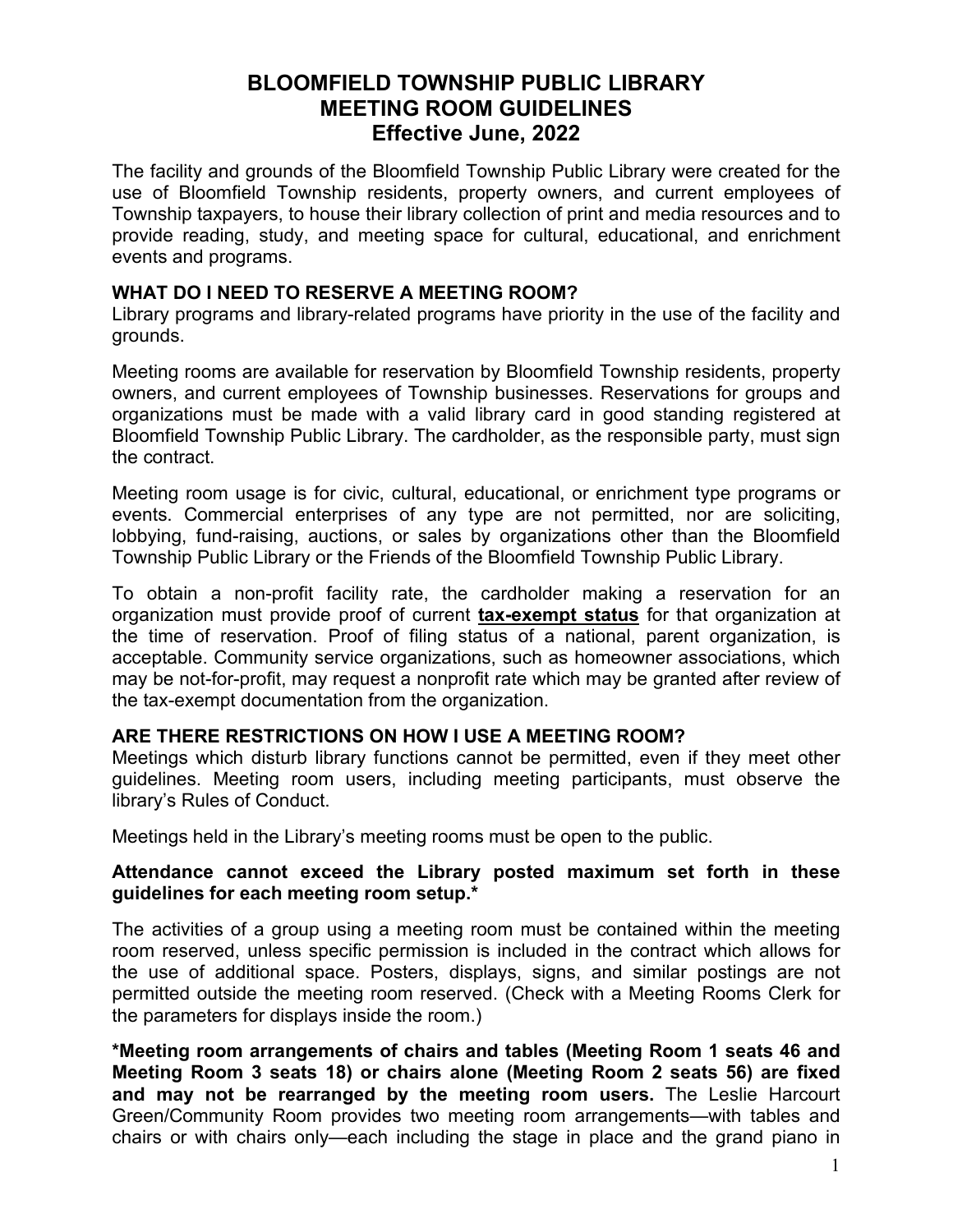place. The arrangement for the Leslie Harcourt Green/Community Room will be established on Friday as chairs only in lecture-style seating and will remain the same throughout the weekend. **Meeting room users are not permitted to rearrange furnishings**. Please see the diagram(s) of each individual room.

Meeting rooms may be equipped with a built-in digital video projector (DVP), manual pull-down or electronically operated screen, write-on board. Laptop and desktop computers required to use the DVP are not provided. Room equipment may be used to play DVDs, CDs, Blu-rays, project PowerPoint files, and display Internet sites. Please see the description of the individual room for the available equipment. The cardholder whose card is used to reserve the meeting room will be held responsible for the loss or damage of any of this equipment during the meeting room reservation period.

The Bloomfield Township Public Library is a smoke-, alcohol-, and drug-free setting. No open flames are permitted (e.g., candles, sterno warmers, or smoking).

Kitchen facilities provided on each level are warming kitchens only—an oven, microwave oven, and refrigerator is included in each kitchen. Leslie Harcourt Green/Community Room users may not use the lower-level kitchen, unless lower-level meeting rooms are also booked and included in this meeting reservation. The lowerlevel kitchen is shared among the three lower-level meeting rooms. In the lower level, there is also a serving counter in the gathering space. Dishwasher and cooktop range are not provided. Dishware and utensils are not provided. Meeting room users must clean up (restore to condition when entered and prepare debris for trash pick-up) the kitchen facility after use.

Catering and program material deliveries requiring multiple trips and carts must be made at the delivery entrance on the west side of the building between 9:15 am and 4:30 pm Monday through Friday; 9 am-4 pm Saturday. For deliveries at any other times, please make arrangements with a Meeting Rooms Clerk. The cardholder whose card is used to reserve the meeting room will be held responsible for the caterer and all other vendors and/or presenters used in the meeting room during the reserved period.

### **HOW OFTEN AND WHEN CAN I USE A MEETING ROOM?**

Except for library and library-related programs, meeting rooms may not be reserved by a single group or individual more than 12 times in a year.

Meetings must be held as scheduled during the hours the library is open to the public. Times contracted are inclusive; meeting set-up and clean-up must be completed within the scheduled period.

The four-hour reservation periods are:

Monday-Thursday: 9:00 am-1:00 pm; 1:00-5:00 pm; 5:00-9:00 pm. Friday: 9:30 am-1:30 pm; 1:30-5:30 pm Saturday: 9:30 am-1:30 pm; 1:30-5:30 pm Sunday: 12:30-4:30 pm

Other than library and library-related programs, meeting rooms may be scheduled no more than six months in advance.

Reservations must be cancelled at least 48 hours in advance; meeting room payment is forfeited when less than 48 hours of cancellation is provided.